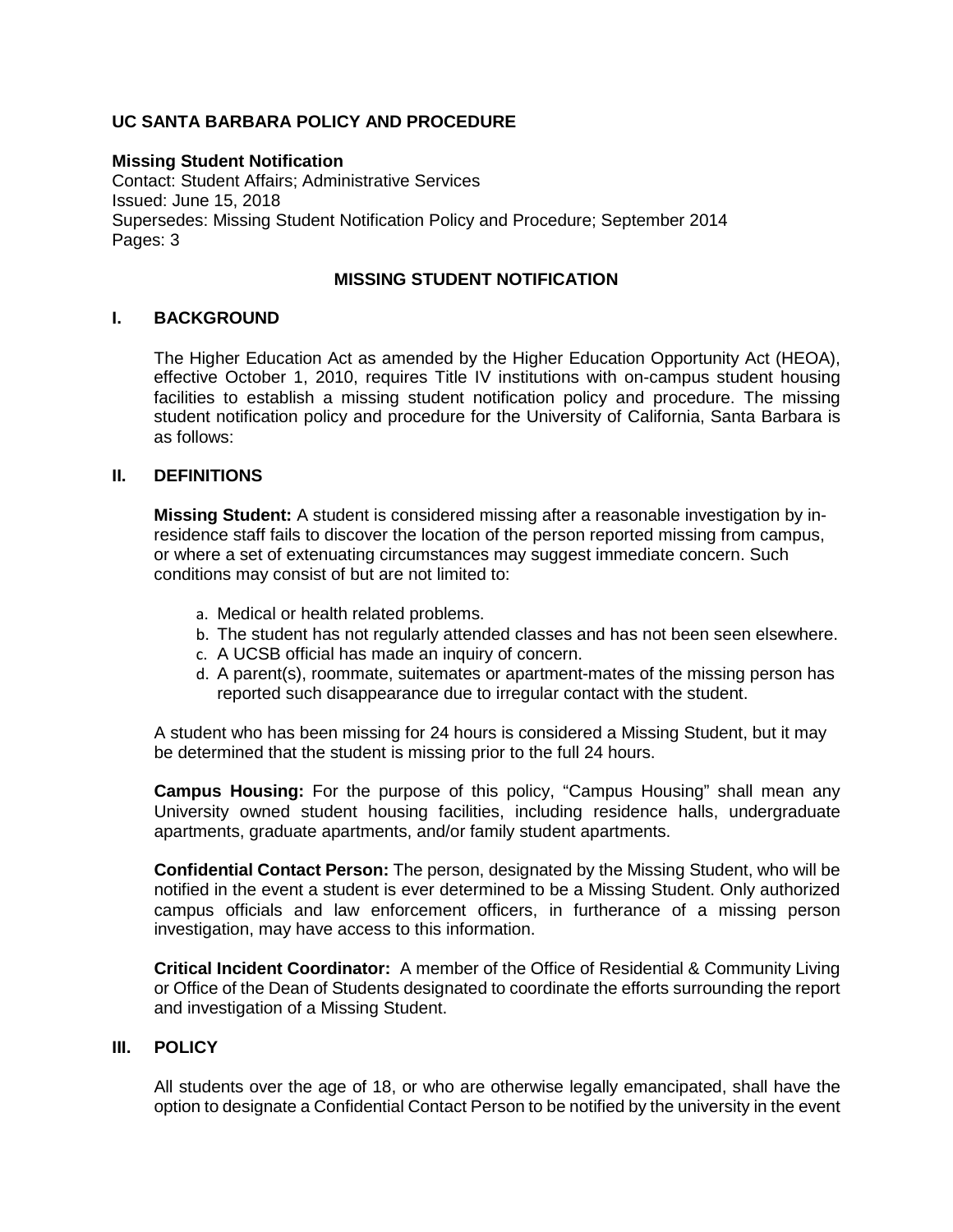that student is determined to be a Missing Student. The Confidential Contact Person shall be notified not later than 24 hours after a Missing Student is determined to be missing. If the student does not designate a "missing person" contact, their emergency contact person will be notified if the student is determined to be missing.

The university shall notify the custodial parent(s) or legal guardian(s), as well as any other designated Confidential Contact Person, of any Missing Student that has not attained the age of 18 and is not legally emancipated, not less than 24 hours after a Missing Student is determined to be missing.

# **IV. PROCEDURES**

### **Registering a Confidential Contact Person**

For students residing in Campus Housing, a Confidential Contact Person may be listed on the student's Campus Housing application. Students have the option of identifying a Confidential Contact Person each time they register for on-campus housing, and are able to update this information at any time.

For students who do not reside in Campus Housing, a Confidential Contact Person may be registered with the Registrar's Office.

## **Reporting a Missing Student**

If any person has reason to believe that a student who resides in Campus Housing is missing, they should immediately notify the Office of Residential & Community Living.

Reporting parties are also encouraged to immediately notify the UCSB Police Department (UCPD) at (805) 893-3446.

### **Investigating a Report of a Missing Student**

The Office of Residential & Community Living will immediately forward reports of a missing student to the following:

- (1) [Associate Vice Chancellor of Housing, Dining & Auxiliary Enterprises;](http://www.housing.ucsb.edu/contact-us)
- (2) The UCSB [Police Department;](http://www.police.ucsb.edu/contact-us) and
- (3) [The Office of Student](http://www.commserv.ucsb.edu/directories/departments/bluepages_department.asp?k=152662) Life.

Upon receiving a report of a missing student, the UCSB Police Department will immediately generate a missing person report and initiate an investigation. If a student is missing from a location other than the UCSB campus, the UCSB Police Department will take the report then notify the local agency in the appropriate jurisdiction.

The Campus Police will keep the Office of Residential & Community Living and/or the Office of the Dean of Students apprised of the progress of the investigation.